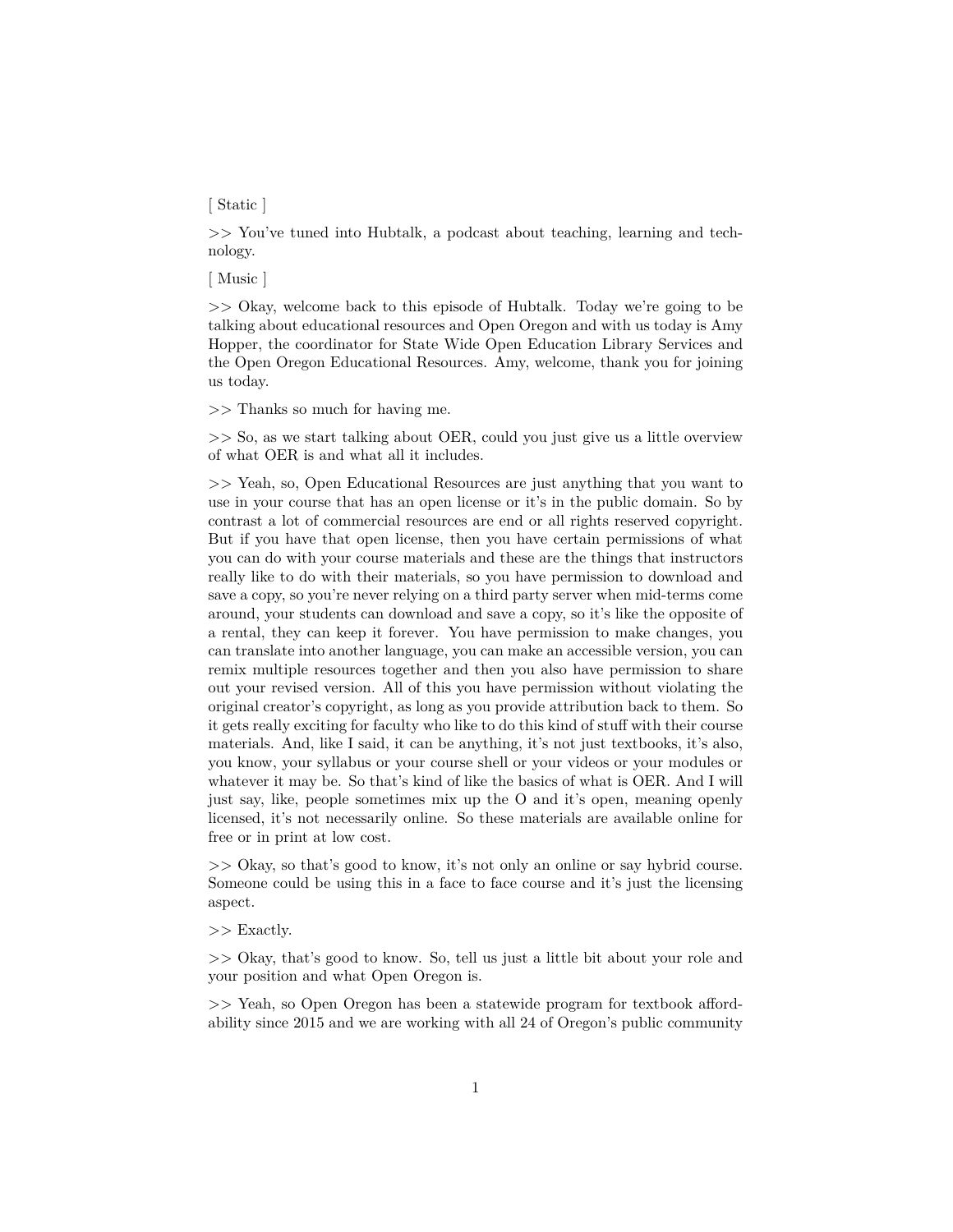colleges and universities and it's for open education and also textbook affordability of any sort. And, so, the kinds of things that I do are help faculty with grant projects, where you get funding to redesign your course using open educational resources, a lot of professional development opportunities, [inaudible] advocacy around textbook affordability policies that happens at the state level. And just kind of being an OER librarian at large, not every college and university has an OER specific librarian, so being able to fill in those gaps and help faculty answer questions and support the folks that are the librarians and instruction design roles who help with open education on campus I'm kind of their support as well.

>> How do you get into the open part of librarian work?

>> That's a good question. So I was a distance learning librarian at Portland State for 5 years before I had this position and while I was there I did a little bit of affordability work in that role, because something that happens with course packs sometimes is that students have to pay for access to those materials two times. They're paying through their tuition and fees for access to the library database and then they get charged copyright clearance when they buy the course pack. So I was helping faculty, like, go through their syllabus and see where you can link to library resources instead of paying a second time for copyright clearance. And I was in a fixed term faculty position, meaning I, you know, having to get renewed every year, it was really precarious, and, so, I was kind of like looking around at the job landscape when this position was created and that was, I later learned thanks to advocacy from the Community College Business Learning Association, also really a huge credit to Steve Smith, who wrote the position description and advocate for Lynn Betton [assumed spelling], to house the new position. So I applied for that, started in 2015 and what's interesting is that the role has grown into being a program administrator. You know, I'm like a mid-level bureaucrat now, instead of a librarian, but I also use my library degree all the time in this job, so I think it has really prepared me to do what I do.

>> That's really cool. So, why is affordability important in education?

>> That's a great question. And I think that that question is really on point right now especially. Like, this is really the right time to be asking that question, because with the pandemic students are facing a lot of new hardships and we're also – it's sort of ripped back the veil on some of the pre-existing issues that students were facing and barriers that students were facing and they've just made everything rise up to the surface. And there was a recent report from the Student Public Interest Research Group that showed that the students that were already struggling the most are having an even harder time affording their textbooks during the pandemic. So, you know, it's having that inequitable impact on the more vulnerable in our communities. But what's really exciting to me about open education is that it has this really powerful impact in terms of economics and access to education for students, like all of that is so important and it also has some really exciting potential in terms of teaching and learning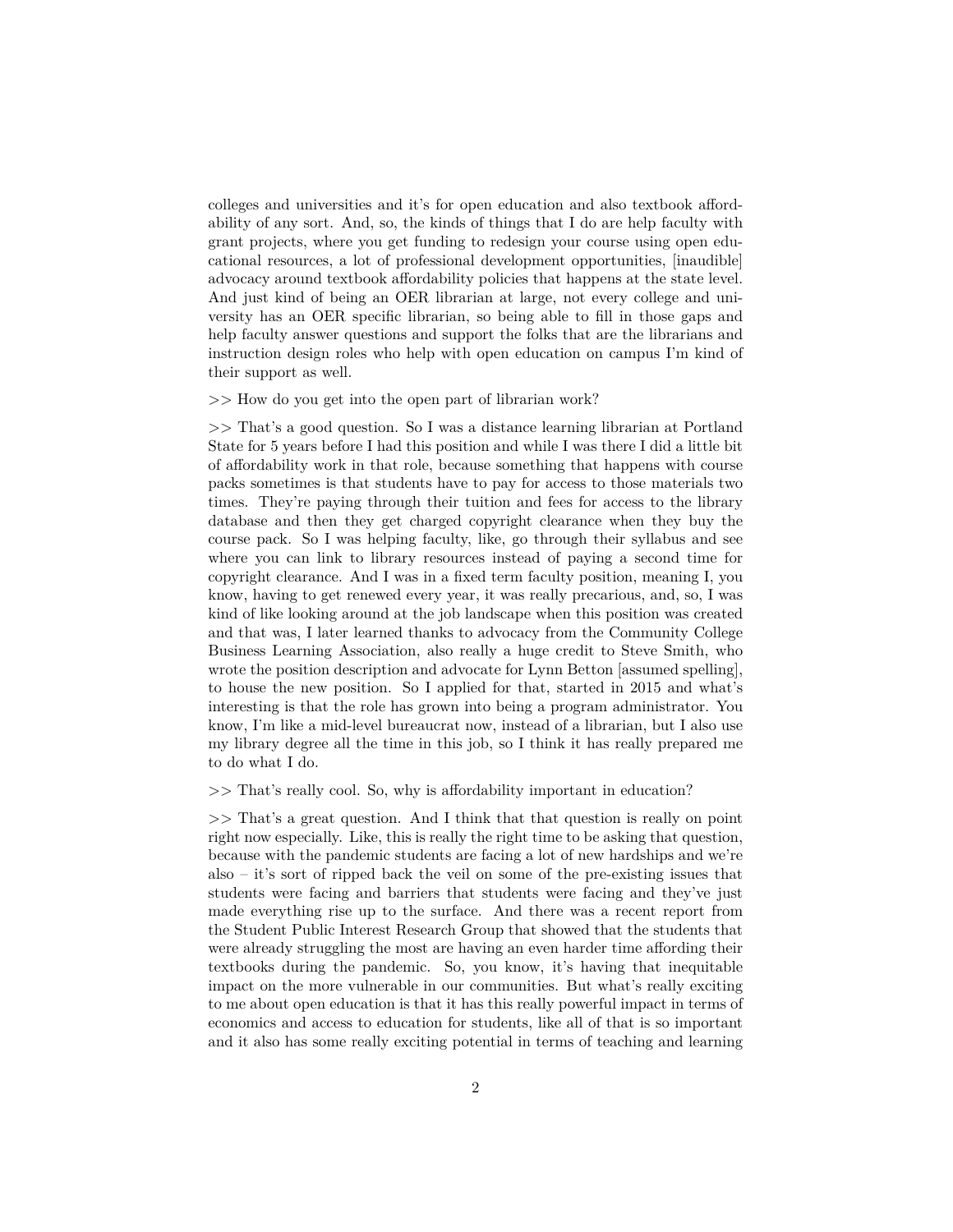and innovation and the cool pedagogue stuff that faculty can do when you have those permissions of the open license and you can start, you know, mixing and matching and revising and inviting your students to contribute to the course materials. Like, there's – it's sort of two sides of the same coin and for me it's like really a both/and, like both of those are so compelling and so, you know, keep me so interested and, like, learning all the time in this job. So, yeah, I think that it's sort of like a both, it's like the economic piece of it and the teaching and learning piece of it and that intersection where open ed sits is a really really interesting space, in my opinion.

>> Well and just that early on you mentioned that students can download materials and, so, then they get to keep it for life, so they don't feel like they have this textbook that they have to sell back because they paid a lot of money for it and they're not losing money on selling it back, so they can keep materials, which hopefully if they're going into a program that would help their own learning process by being able to refer back to those materials and things as well.

>> Exactly. Yeah. And I will say in terms of affordability, I mean, Meredith at your bookstore is like a national leader on affordability for course materials. Like, you all are so lucky to have somebody like her really advocating for students.

>> Yeah, that's great. But another acronym that people may have heard is a Z degree, can you tell us a little bit about a Z degree and the importance of it.

>> Yeah, so the idea is Z degree is kind of short for zero textbook cost degree. So the idea is that you would get through all your degree pathway courses without having to buy a textbook. And this might be using open educational resources or free resources or library resources, right, the zero really refers to like how many dollars did you spend. And it's a strategy to really raise awareness at a college in a coordinated way, because you've got to have a lot of commitment and buy in, in order to really have students be able to enroll in the courses they need when they need them, right? Like, for something like Com 111, where it might be Speech 111, I'm not sure, you've got to have enough sections that are zero textbook costs offered each term that a student that's in a Z degree program can actually, like, meet that commitment if the college is going to make it. So it's one way to really beef up an affordability initiative at a college, but there's also other strategies that can be effective, like, you know, you might decide, like, okay, a Z degree sounds really cool, but we want to focus on the highest enrollment courses. And maybe those don't add up to a full pathway, but they're going to affect the most students, right? So, there's just kind of different ways to look at it. I mean, a third way, of course, is the coalition of the willing, right, like, start with the faculty that are really enthusiastic and let them help spread the word in an organic way. So there's a lot of strategies and it kind of depends on what's going to make sense at your own college which one you're going to pursue.

>> That's really great info as well, I hadn't thought about all those different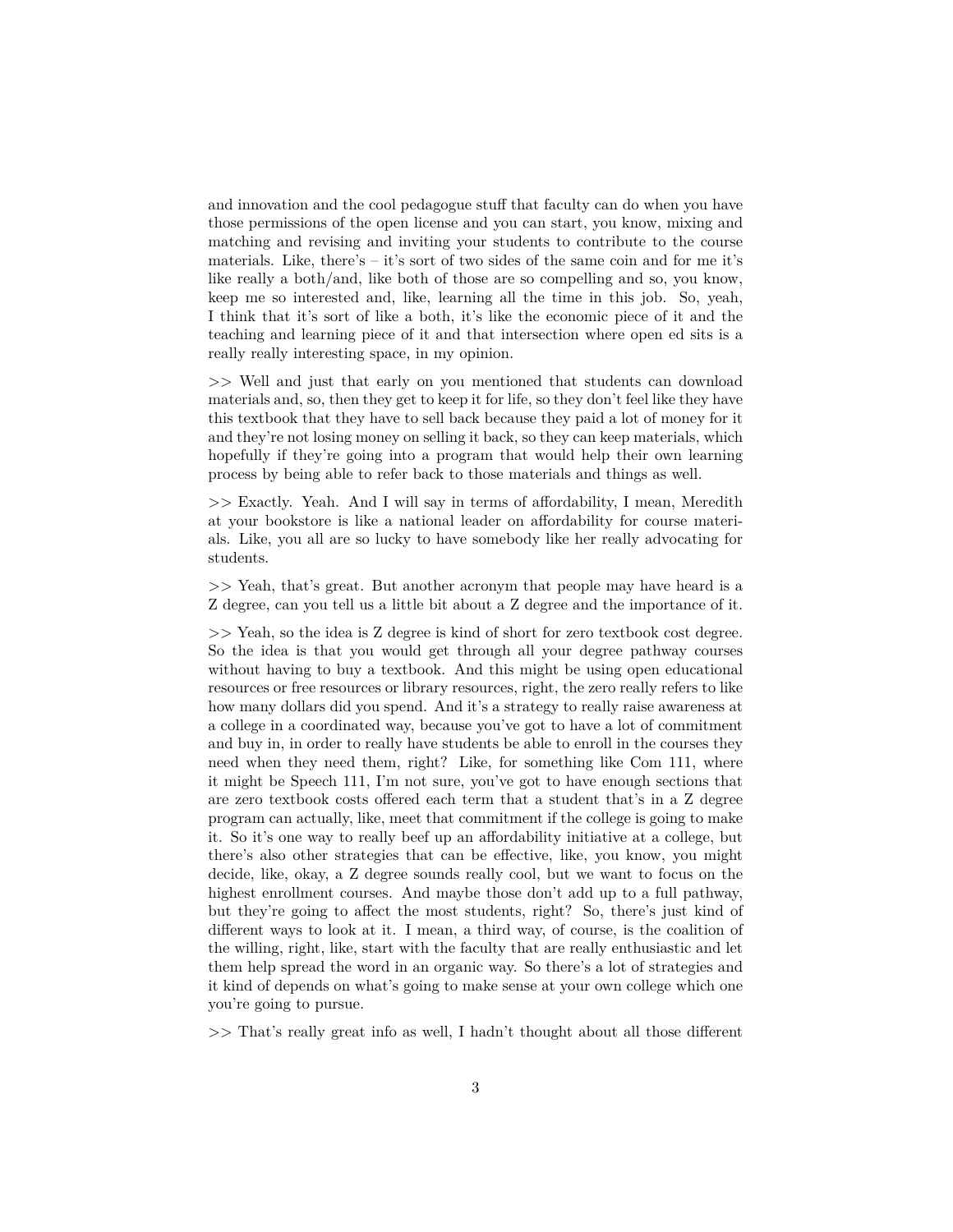options. Tell us some ways that faculty can find and implement OER materials.

>> The first place that I would recommend looking is if you go to openoregon.org and then click on the tab for resources, that resources page is all of the OER adoptions that I know of in Oregon at our colleges and universities. And let me tell you, we just crossed the 1,000 entries line.

>> That's really cool.

>> It's really cool, there's a lot on that page, so don't try to browse, use control F. There's a search bar at the top of the page and there's a dropdown menu where you can also search by discipline, there's a checkbox where you can line up to courses with ancillaries. And I really have to give credit to Tamara Marnel [assumed spelling], she was a librarian at PCC and COCC and now she's with the Orbis Cascade Alliance and she has incredible coding skills and she's responsible for making all the functionality on that page. So, it's just really helpful to know what is being used at your own college and at the college down the road. People can opt in to have their name and email address associated with their course, which means they have opted in for you to reach out and say, "Hey, are you still using this, how did it go, can you share your test bank with me?" Right, like it's a sort of community building place on that page. So that's really the first place that I would recommend the faculty look, but there's also a couple other really nicely repositories. The Open Textbook Library is – it's what it sounds like, it's really for textbooks, but have open licenses, which is like a very sort of nice clean place to search. And then if you're looking for non-textbook OER, there's another database called OER Commons. And my only caveat with that one is that it's got a lot of K-12 content, so you should use the dropdown menu when you get to that search so that you're not distracted by a lot of K-12, like, irrelevant materials, you can limit just to community college and lower division and do your search, like, in the first place and then your filtering in advance.

>> Okay, that's great. So, Open Oregon crushing that 1,000 mark and having that searchability of what other community colleges in Oregon doing is huge I would think and universities as well.

>> Yeah and it's a totally unique list that doesn't exist anywhere else, it's so cool. And the whole idea came from a group of librarians. It actually, like, really early on it started somebody suggested, like, "Oh, can you make a guide to available OER by discipline?" And this group of librarians was like, "Actually there are a lot of guides out there, what we really need to know is this unique thing, like, who's using what in Oregon?" And that was just such a good insight and it's grown into such a valuable resource. So I'm really excited about that 1,000 entries.

>> Well, yeah and plus it would just provide a great way of networking with other professionals at community colleges to share ideas even beyond the OER material of if I'm teaching, like, first year experience, finding others at other schools as well.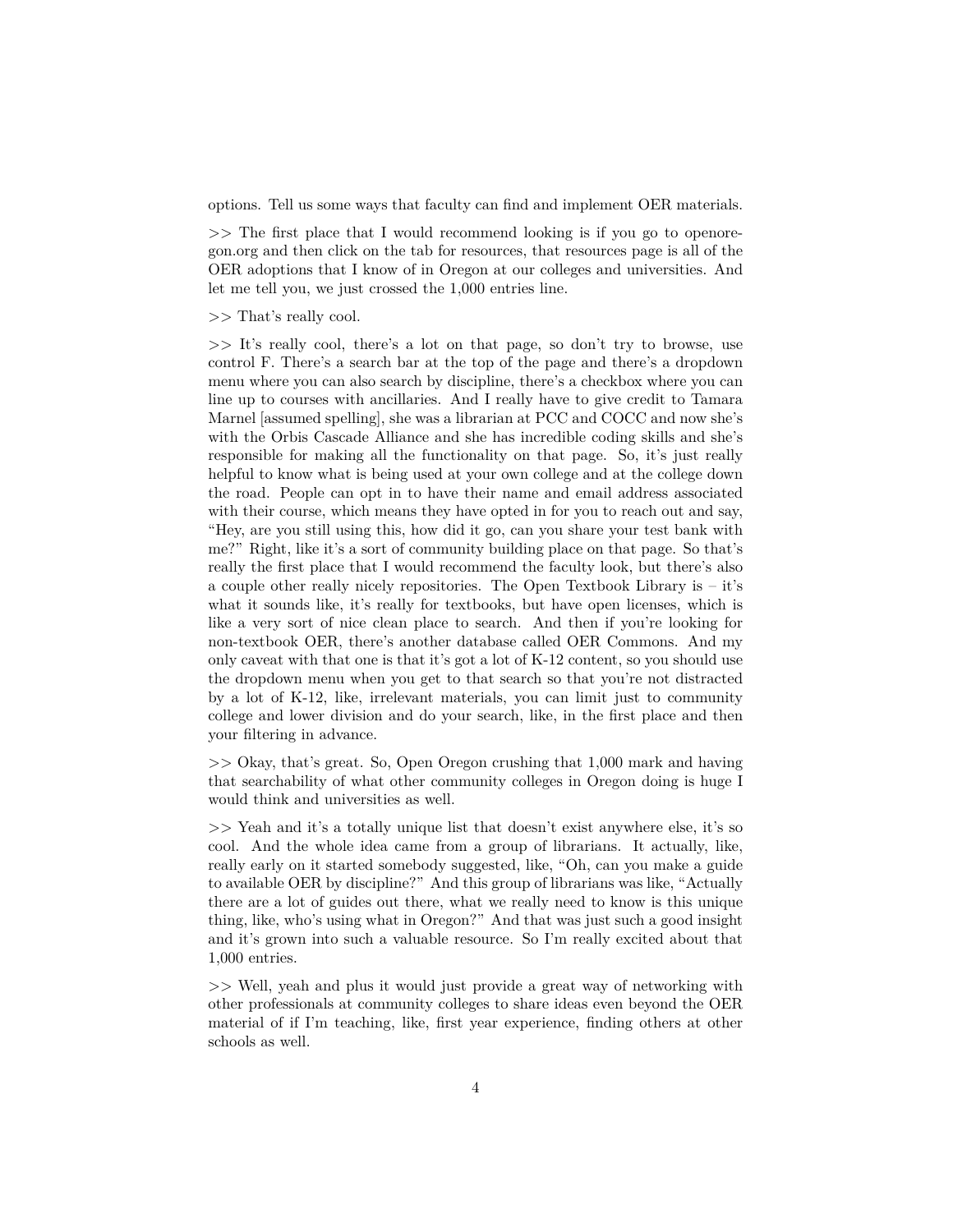## >> Exactly, exactly.

>> If a faculty member is interested, how would they go about developing OER material and then sharing that with others, what's that process in a nutshell?

>> So that's a good question, yeah. There is going to be a new call for grant proposals and the reason that I'm sort of pivoting to this is that it's a lot of work to redesign your course, right? And when you change your course materials you've got to do a course redesign. A lot of times you can adopt existing OER as is, but like you're saying, if you want to create something, that's even more work. So it's really nice to get some compensation to support the time and effort that you're putting in. So I would say, keep an eye out on the Open Oregon website for that call for proposals. And then in terms of sharing, there's a link to a forum on the top of the Open Oregon resources page where you can submit the OER that you decided to use or create. You can talk to your colleagues, you can present at conferences, you can reach out within your discipline, you know, any kind of way that you want to spread the word about what you're using and also if you're in the grant program then I'm also going to be helping, you know, share out what's been created through that program.

>> Okay, that's great. That's a great segue then into, what are some of the professional development opportunities through Open Oregon? So you mentioned the grant funding, which is huge to compensate for a course redesign, what else is out there for faculty?

>> So in terms of professional development we do review workshops, where faculty have an opportunity to be paid a stipend to write a review of open educational resources that they might adopt and we'll be doing more virtual workshops in the fall, so that's something to look out for. Every other year we have a statewide symposium. This year's was virtually on May 14th, but there's a lot of asynchronous content that's still available for folks that want to check out what's happening around the state. So there's sort of like a rolling professional development opportunity and that's all on the calendar page of the Oakland Oregon website.

>> Great, so it sounds like there's, I mean, a lot of opportunities, like you said, throughout the year. If people want to get in touch with you I'm assuming they can go to Open Oregon and reach out and ask you questions directly.

>> Oh, definitely, yeah, there's a contact link there and that goes to my email and people are also welcome to email me if you want to post my email on the podcast page or whatever it is. Yeah.

>> Okay.

>> Open Oregon is also on Twitter, but it's Open underscore Oregon and there's another Open Oregon that's, like, kind of mad at me for having a name that's similar to theirs. So, don't forget the underscore.

>> Thanks, Amy, for joining us. This has been really enlightening, just about